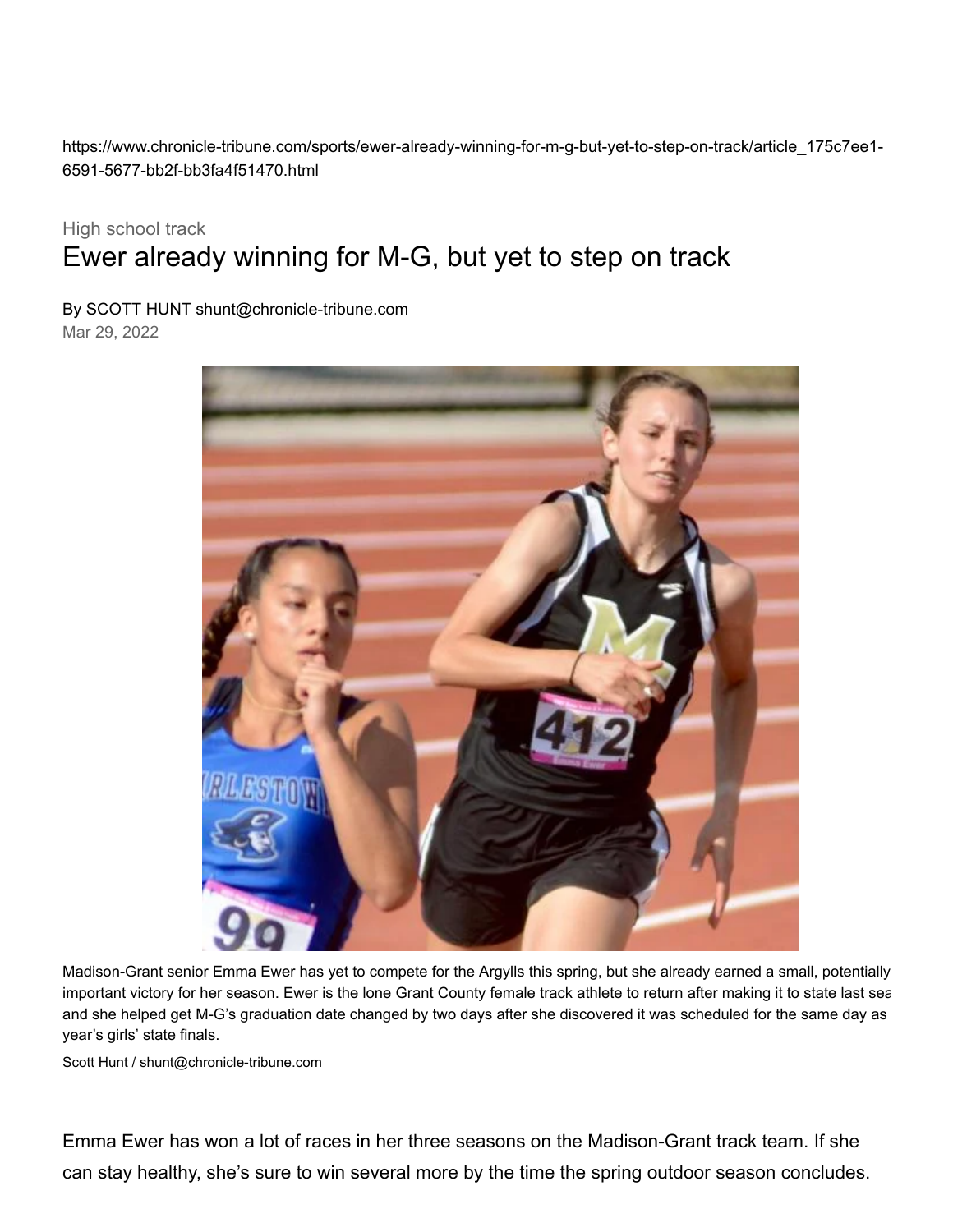A minor nagging muscle strain kept Ewer from competing during the indoor season, but she'll be ready to go when M-G goes to Daleville on Monday for a three-way meet that also includes Bluffton.

However, Ewer has already earned what she hopes will be an important win that will allow her to eventually finish her senior year the way she wants, back at the state track and field championships in Bloomington.

Ewer won the 200 meter Goshen Regional championship last spring to earn her first-ever trip to the state, but found out early on during the 2021-22 school year that if she was fortunate enough earn a repeat trip, she might have to make a difficult decision.

"At the beginning of the year, we were talking about it, graduation is going to be this date, trying to figure things out for caps and gowns. I was like, 'Uh oh, oh no, that's the same day as outdoor state," Ewer shared while watching part of the Hoosier State Relays Saturday in Bloomington.

Indeed, Madison-Grant's seniors were originally scheduled to walk for graduation on Friday, June 3, the same day of the girls state track and field championships are going to be held on the campus of Indiana University.

"I went to the administration, (Superintendent) Dr. (Scott) Deetz just happened to be sitting there and I was like graduation is the same day as outdoor state, I don't know if I'm going to make it, but I've worked my whole life for graduation. I've worked my whole life for track," Ewer said. "I shouldn't have to decide."

And now she doesn't have to decide.

Ewer's plea was answered with a positive result, and along with some help, M-G's Class of 2022 will now graduate on Sunday, June 5, all together.

"I was supposed to write an email to our administration and they set up a meeting without our class president, Mason Richards," she said. "He was really good about finding a day that we could it do it."

Now the rest is up to Ewer, and going back to state is what she fully intends to do.

Ewer has been one of the top sprinters in Grant County since her freshman year and after having the 2020 state tournament canceled by Covid, she thrust herself onto the state stage with her regional championship.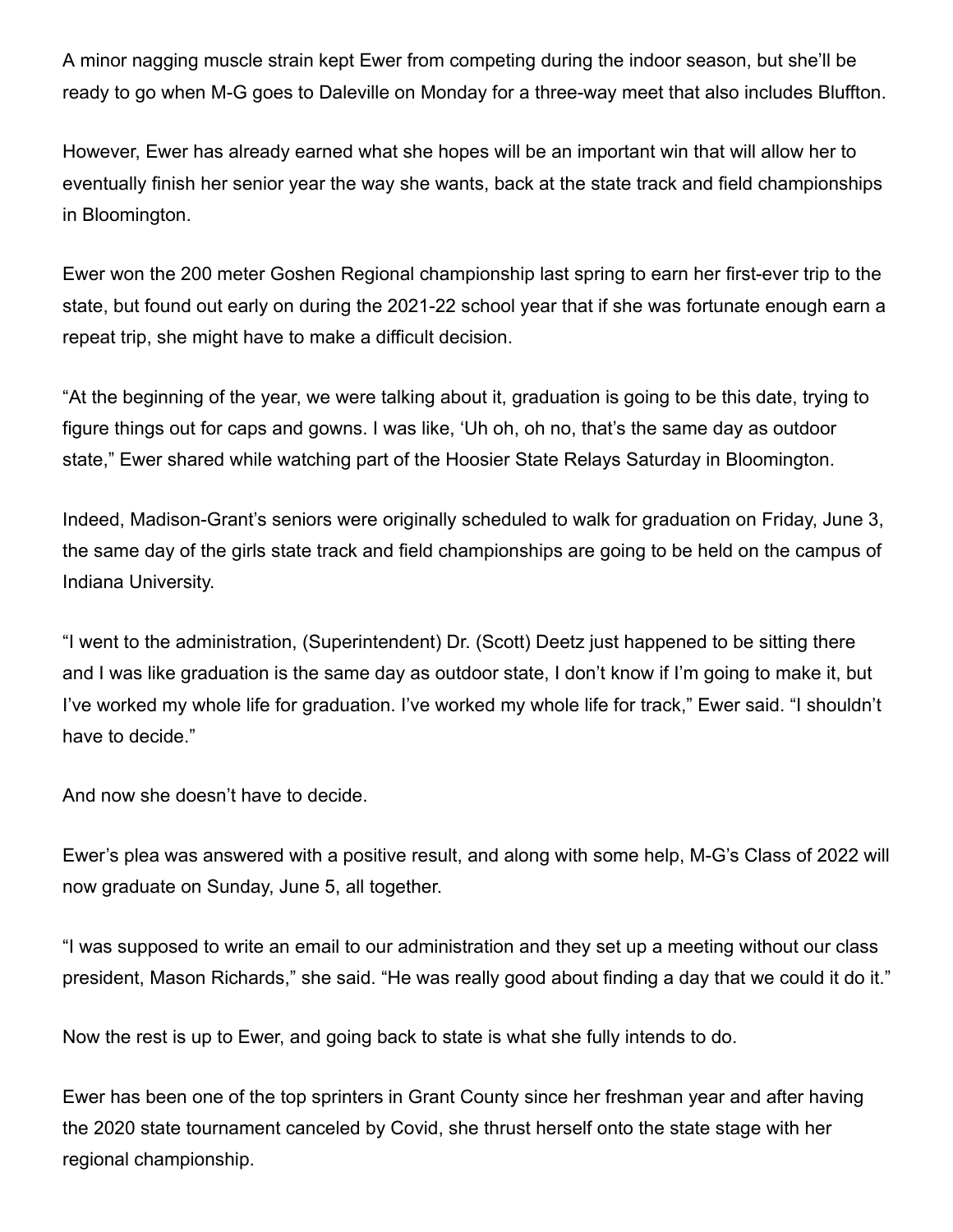Ewer actually qualified for regional with runner-up finishes in the 100 meters and pole vault as well last year, but opted not to run the 100 then had to scratch out of the regional pole vault.

But pole vault is something near and dear to Ewer's heart and she hopes to have an opportunity to potentially compete for a state-meet berth in it as well.

"That's what my dad (Jason Ewer) did. That's where I grew up at the IWU track and that's where he coached so I was there every single weekend," Ewer said of where her interest in pole vault first started. "My mom worked weekends, so if my dad was there, we were there. So that's where I grew up with pole vault.

"Every weekend we were there, he drove the bus and he'd bring laundry baskets," she continued. "I used to come in a laundry basket to keep me contained there. That was my thing. Gymnastics is similar to it and I have a gymnastics background so I have that air awareness, per se."

Ewer's best vault to date was 9-foot, 6-inches, which matched the sectional winning height at Western last year. She wants to beat the mark this season, perhaps by as much as a foot, which would likely put her in the neighborhood of a state berth.

Other than that, Ewer's goals are pretty simple.

"Twenty-five," as in seconds, she shared. "I want to break the school record in the 200. Then, just have a fun season, a really enjoyable season."

Aside from her on-track performance, Ewer has added a bit of a new role, one as a leader for the M-G girls team that has 18 girls out, including some freshman that could make a big impact.

"I'm a natural leader because of being an older sister and growing up as a team, I was the oldest one," she said. "It's natural, but it's also hard because sometimes they don't know what I'm doing so and I have to explain it. It takes a little bit more time out of the practice, but I think it's a good thing. It helps me remember the little things. If I can explain it then I know how to do it."

This year's Argylls girls team is the biggest, by numbers, in coach TJ Herniak's six-year tenure. M-G also has around 30 boys on its roster as well, so Herniak is really excited to see what kind of potential both teams have this spring.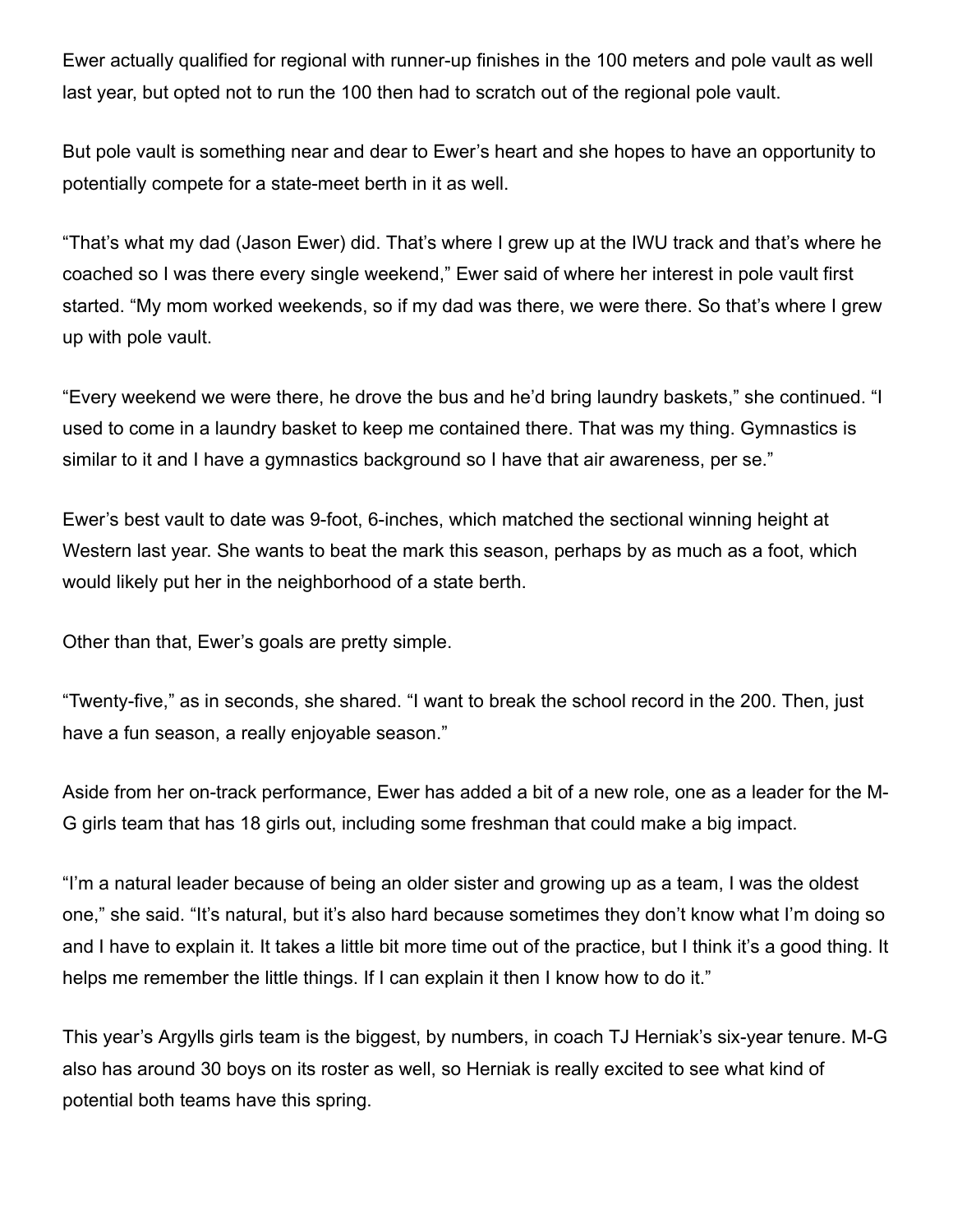"We haven't approached 50 (athletes) in my six years of coaching," Herniak said. "I'm excited that we've got the problem of now we have to decide who is going to run what event, instead of saying who can we put in this event so we have somebody running it.

"We've had years past where we haven't been able to field relay teams. We're deep enough this year that we'll have a relay team on the track for every meet and we won't miss one. It will be nice to have that."

M-G girls will also feature senior Azmae Turner, who was a regional qualifier in high jump last season. Freshmen Aida Sites and Abbey Brown and were also girls Herniak said could have an immediate impact.

On the boys side, junior sprinter Tanner Brook, who was a regional qualifier in the 100 and 200 meters last season, and competed in the HSR state indoor championships on Saturday, is set to have a big season for the Argylls.

Senior thrower Gabe Wedmore also qualified for the HSR and Herniak thinks he could have a big season as well.

"Gabe Wedmore is someone, when he as a freshman I don't think people envisioned him developing into a dominant football player, a good wrestler and a good shot putter as well," Herniak said. "He's well on his way and we've just gotten started."

Herniak said freshmen Andy Stanley, Zander Gillespie and Boston Caudell bring talent and add depth to M-G's roster, as do sophomores Clayton Hull and Caleb Ewer. Senior Cameron Harris, who is out for track fort the first time, and senior Patrick Deckard, will help the Argylls compete in middistance and distance running events.

One thing that excites Herniak the most is Wedmore, Harris and Deckard are his only seniors.

"Our boys team is going to be competitive. We've got depth at sprints. We've got a couple distant runners, they're not necessarily Oak Hill-level elite but they're getting better. They will be competitive," Herniak said. "Our relay teams are going to be outstanding. They'll give our school records a run for their money.